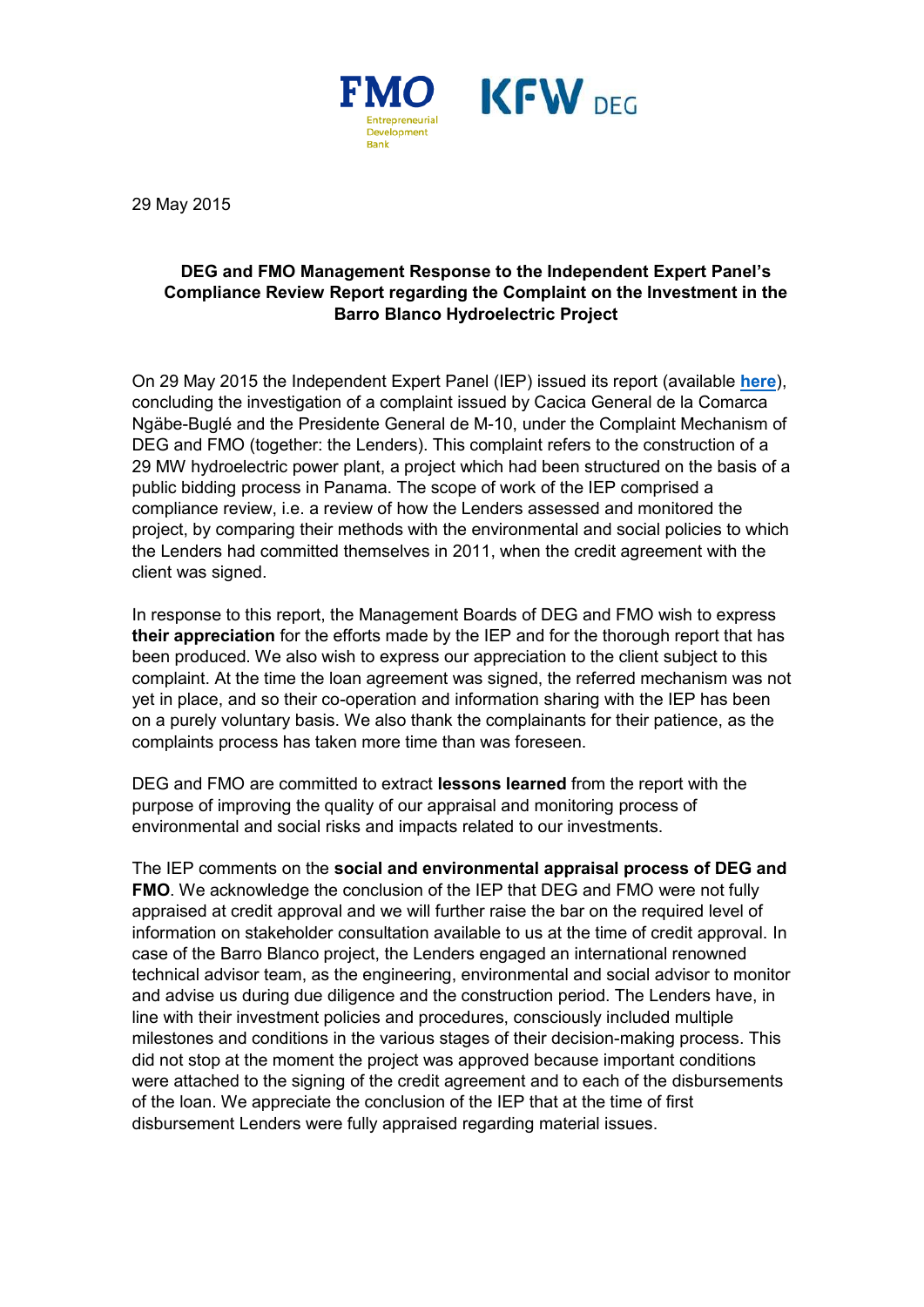

The IEP also discusses the initial **Environmental and Social Action Plan** (ESAP) that Lenders agreed on with the company. We are receptive to the IEP's recommendation to have a more comprehensive ESAP at the time of signing of the credit agreement and not as a condition precedent to first disbursement. We note that over the duration of the relationship with the client, the ESAP was amended to include new findings and to adjust it to new realities and recommendations, e.g. on reforestation and biodiversity. The implementation of actions as laid down in an ESAP is subject to periodic review by the Lenders' Independent Environmental and Social Advisor.

With regard to **land, resettlement and displacement**, we will strive for a more elaborate formal opinion from lawyers or other experts, with defined expertise in indigenous peoples' rights and the local legal context, on the matter of the formal representative structures in (indigenous areas like) the Comarca and we will structurally consider this recommendation for future investments. DEG and FMO have considered the regional congress and the general Cacica in power as well as the relevant agreement duly signed and authorized by these bodies as legitimate at time of signing the credit agreement. Later it became clear that this legitimacy was being challenged by certain representatives from the indigenous community. We realize that we should have taken these concerns more seriously.

DEG and FMO have always encouraged and supported the client to engage in good faith negotiations with the communities and support the UNDP led process. This has unfortunately not been successful to date in the affected part of the annex area to the Ngäbe Buglé Comarca. We agree with the IEP that governmental bodies also have a role to play in order to come to a satisfactory consultation and agreement with all stakeholders involved, and that the client and the Lenders are facing limitations in their influence over this process.

DEG and FMO value the preservation of **cultural heritage.** In the IEP's report reference is made to the importance of the conservation of petroglyphs for the surrounding communities. We are glad that the IEP recognizes that the Lenders have reviewed the efforts made by the company and have been correct in considering these efforts to co-operate with the official governmental institution responsible for cultural heritage (INAC) in the country adequate, given the fact that this process is in the hands of this institution.

With regard to the **biodiversity and environmental issues**, the Lenders and the client still seek an acceptable solution for the small remaining fraction of the total shoreline where access is still under discussion. It is worth noting that Lenders have observed that progress is being made with managing, mitigating and compensating impacts on (gallery) forest regarding the vast majority of the affected shoreline.

With regard to **water** issues we take note of the IEP's recognition of the challenges faced and of the way the Lenders have dealt with these aspects. We agree with the IEP that explanation efforts related to flood levels need to continue and that water quality management and monitoring will be of significant importance and therefore subject to the Lenders' ongoing reviewing of the project.